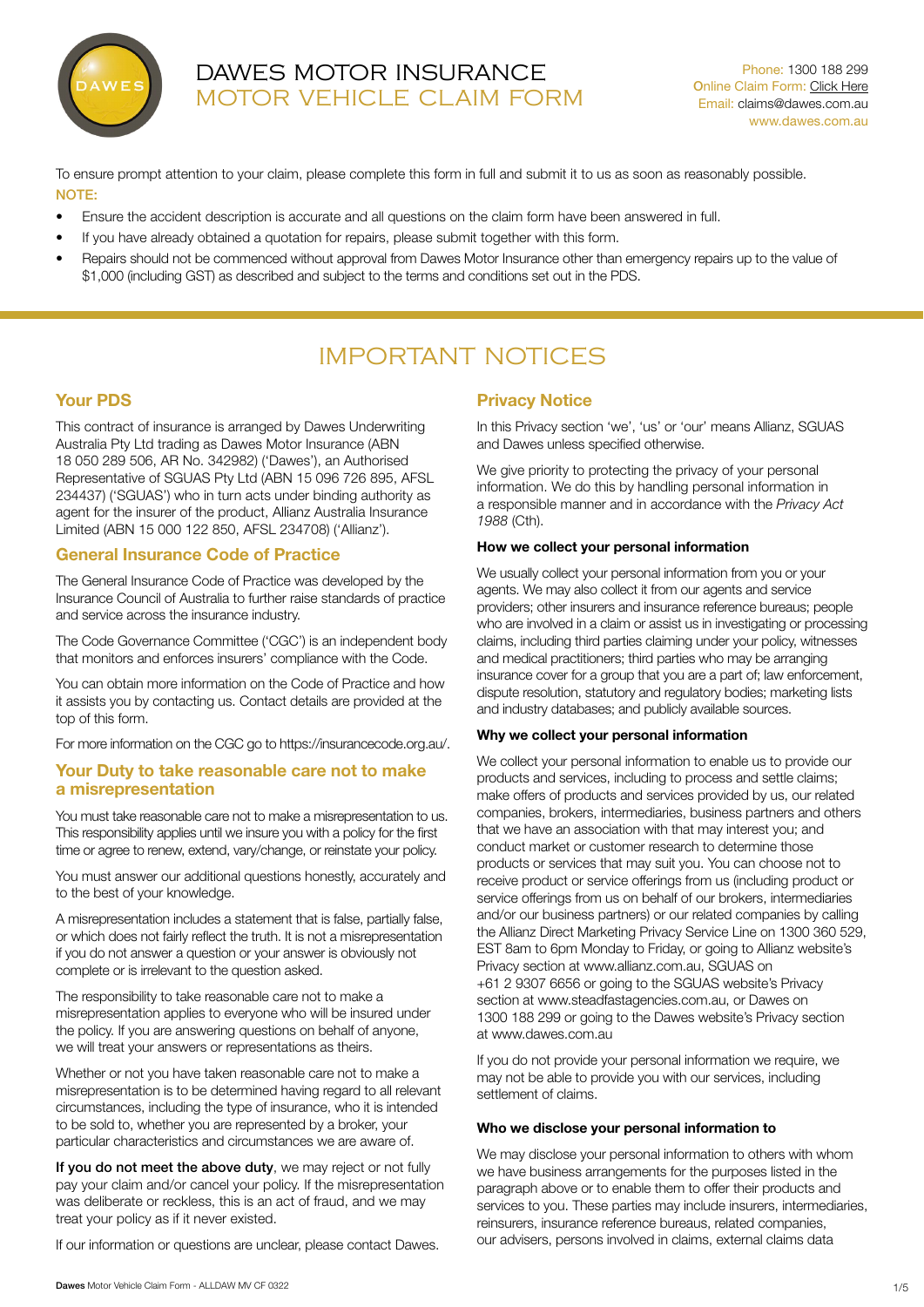collectors and verifiers, parties that we have an insurance scheme in place with under which you purchased your policy (such as a financier or motor vehicle manufacturer or dealer). Disclosure may also be made to government, law enforcement, dispute resolution, statutory or regulatory bodies, or as required by law.

#### Disclosure overseas

Your personal information may be disclosed to other companies in the Allianz Group, business partners, reinsurers and service providers that may be located in Australia or overseas. The countries this information may be disclosed to will vary from time to time, but may include Canada, Germany, New Zealand, United Kingdom, United States of America and other countries where the Allianz Group has a presence or engages subcontractors. We regularly review the security of our systems used for sending personal information overseas. Any information disclosed may only be used for the purposes of collection detailed above and system administration.

#### Access to your personal information and complaints

You may ask for access to the personal information we hold about you and seek correction by calling Allianz on 1300 360 529, SGUAS on +61 2 9307 6656 or Dawes on 1300 188 299 8am–6pm, Monday to Friday. Our Privacy Policies contain details about how you may make a complaint about a breach of the privacy principles contained in the *Privacy Act 1988* (Cth) and how we deal with complaints. Privacy Policy for Allianz is available at www.allianz.com.au. Privacy Policy for SGUAS is available at www.steadfastagencies.com.au. Privacy Policy for Dawes is available at www.dawes.com.au

#### Telephone call recording

We may record incoming and/or outgoing telephone calls for training or verification purposes. Where we have recorded a telephone call, we can provide you with a copy at your request, where it is reasonable to do so.

#### Your Consent

By providing us with personal information you and any other person you provide personal information for, consent to these uses and disclosures until you tell us otherwise. If you wish to withdraw your consent, including for things such as receiving information on products and offers by us or persons we have an association with, please contact us.

## **GST**

If you are not registered for GST, in the event of a claim we will reimburse you the GST component in addition to the amount that we pay. The amount that we are liable to pay under this policy will be reduced by the amount of any input tax credit that you are or may be entitled to claim for the supply of goods or services covered by that payment.

Therefore the value and limits of liability noted in your policy schedule are exclusive of any input tax credit which you are or would be entitled to claim.

If you are entitled to an input tax credit for the premium you have paid, you must inform us of the extent of that entitlement at or before the time you make a claim under this policy. We will not indemnify you for any GST liability, fines or penalties that arise from or are attributable to your failure to notify us of your entitlement (or correct entitlement) to an input tax credit on the premium. If you are liable to pay an excess under this policy, the amount payable will be calculated after deduction of any input tax credit that you are or may be entitled to claim on payment of the excess.

If you are unsure about the taxation implications of this policy, you should seek advice from your accountant or tax professional.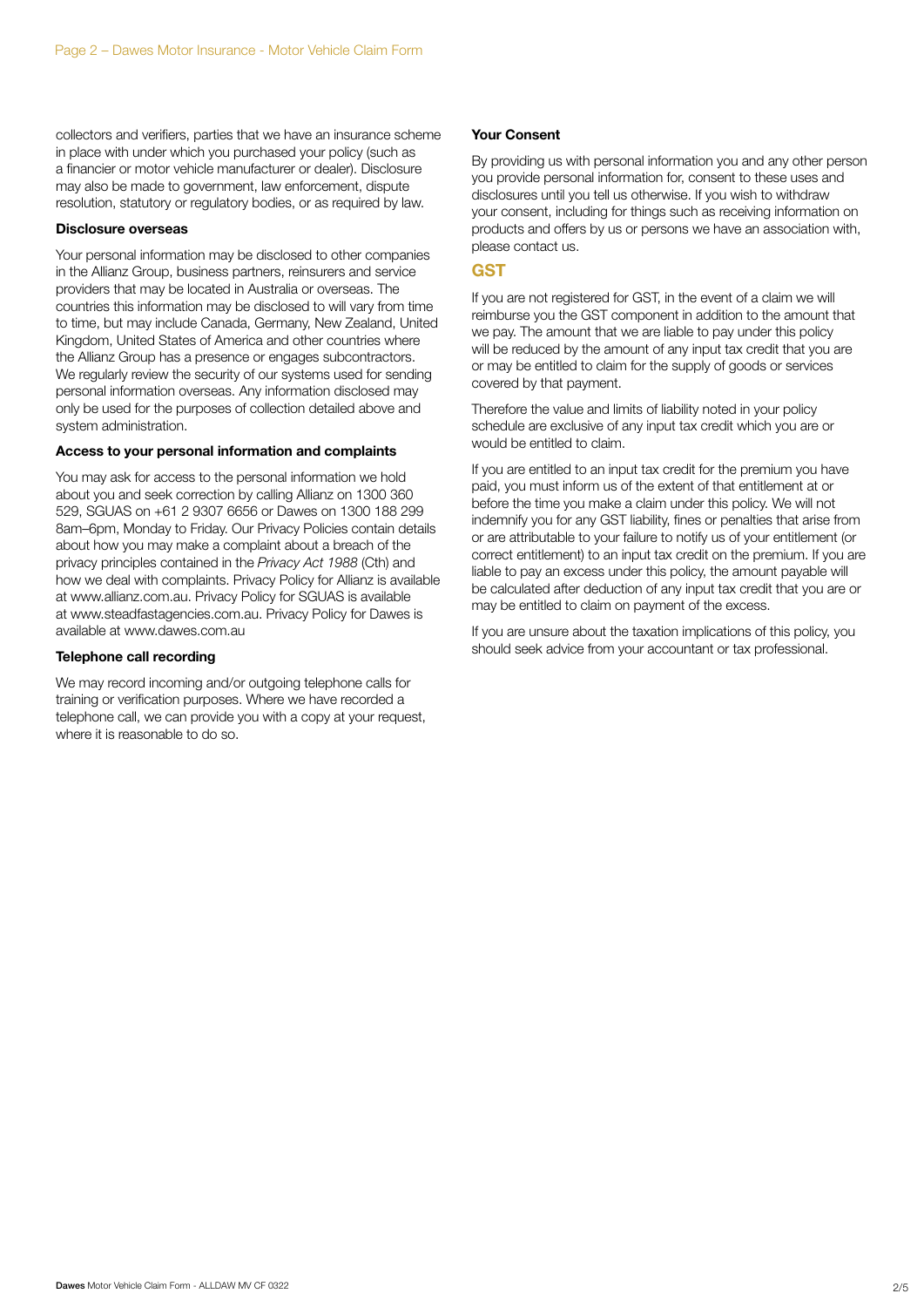## Page 3 – Dawes Motor Insurance - Motor Vehicle Claim Form

| <b>INSURED'S DETAILS</b>                                                                                  |                     |                                                     |               |  |
|-----------------------------------------------------------------------------------------------------------|---------------------|-----------------------------------------------------|---------------|--|
| Name                                                                                                      |                     |                                                     |               |  |
| Residential address                                                                                       |                     |                                                     |               |  |
|                                                                                                           |                     | Postcode                                            |               |  |
| Email address                                                                                             |                     |                                                     |               |  |
| Phone number (H)                                                                                          | (M)                 |                                                     |               |  |
| Policy number                                                                                             | Policy expiry date  |                                                     |               |  |
| <b>INSURED MOTOR VEHICLE DETAILS</b>                                                                      |                     |                                                     |               |  |
|                                                                                                           |                     |                                                     |               |  |
| Make                                                                                                      | Sum insured         | Chassis number                                      |               |  |
| Model                                                                                                     | Registration        | Engine number                                       |               |  |
| Year                                                                                                      | Registration expiry | Speedometer reading                                 |               |  |
| Type of use                                                                                               | Private             | <b>Business</b>                                     |               |  |
| Are you entitled to claim an Input Tax Credit on the GST portion of the premium applicable to the policy? |                     |                                                     | $Yes \Box No$ |  |
|                                                                                                           |                     |                                                     |               |  |
| <b>DAMAGE SUSTAINED</b>                                                                                   |                     |                                                     |               |  |
|                                                                                                           |                     |                                                     |               |  |
| Area damaged                                                                                              |                     | Indicate on diagram the body panels damaged in this |               |  |
|                                                                                                           |                     | accident                                            |               |  |
|                                                                                                           |                     |                                                     |               |  |
|                                                                                                           |                     |                                                     |               |  |
|                                                                                                           |                     |                                                     |               |  |
|                                                                                                           |                     |                                                     |               |  |
|                                                                                                           |                     |                                                     |               |  |
|                                                                                                           |                     |                                                     |               |  |
|                                                                                                           |                     |                                                     |               |  |
|                                                                                                           |                     |                                                     |               |  |
|                                                                                                           |                     |                                                     |               |  |
|                                                                                                           |                     |                                                     |               |  |
|                                                                                                           |                     |                                                     |               |  |
|                                                                                                           |                     |                                                     |               |  |
| Address insured motor vehicle towed to                                                                    |                     |                                                     |               |  |
| Date of accident/theft                                                                                    |                     | Time of accident/theft                              | am/pm         |  |
| Place of accident/theft                                                                                   |                     |                                                     |               |  |
| Road conditions                                                                                           | Wet<br>Dry          | Daylight<br>Dark                                    |               |  |
| Has the vehicle been recovered?                                                                           | <b>No</b><br>Yes    |                                                     |               |  |
| Your insured motor vehicle                                                                                |                     |                                                     |               |  |
| Estimated speed 100m prior to impact                                                                      | kph                 | Estimated speed on impact                           | kph           |  |
| Was your insured motor vehicle on the correct side of the road before the collision?                      |                     | <b>No</b><br>Yes                                    |               |  |
| Was your insured motor vehicle on the correct side of the road after the collision?                       |                     | ∣Yes∟No                                             |               |  |
| <b>Other vehicle</b>                                                                                      |                     |                                                     |               |  |
| Estimated speed 100m prior to impact                                                                      | kph                 | Estimated speed on impact                           | kph           |  |
| Was their vehicle on the correct side of the road before the collision?                                   |                     | Yes $\Box$ No                                       |               |  |
| Was their vehicle on the correct side of the road after the collision?                                    |                     | ⊿No<br>Yes $\Box$                                   |               |  |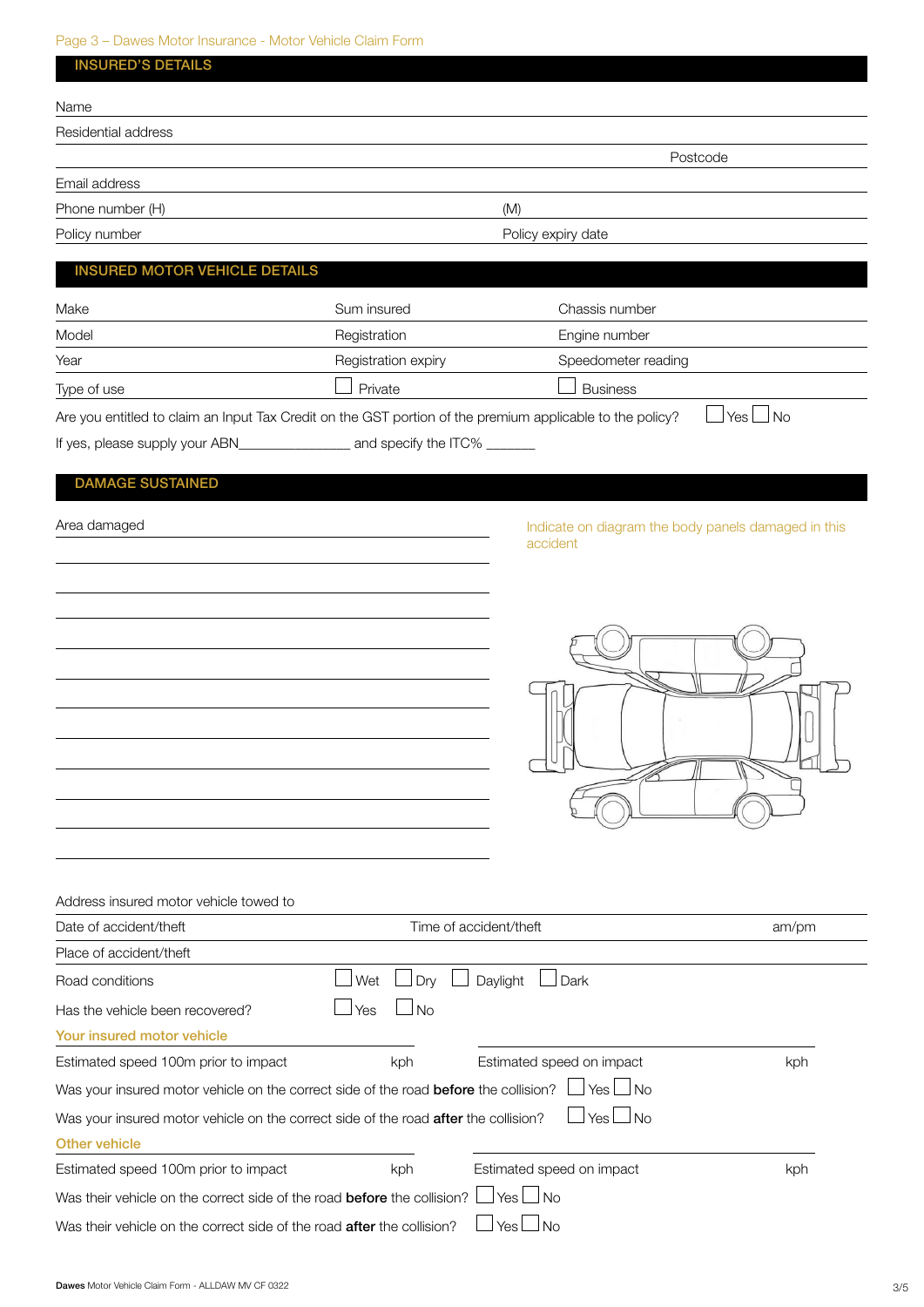|                      | Page 4 – Dawes Motor Insurance - Motor Vehicle Claim Form                                                                      |               |                                                                                                                                                                                                                                                                   |
|----------------------|--------------------------------------------------------------------------------------------------------------------------------|---------------|-------------------------------------------------------------------------------------------------------------------------------------------------------------------------------------------------------------------------------------------------------------------|
|                      | <b>ACCIDENT DESCRIPTION</b>                                                                                                    |               |                                                                                                                                                                                                                                                                   |
|                      |                                                                                                                                |               |                                                                                                                                                                                                                                                                   |
|                      |                                                                                                                                |               |                                                                                                                                                                                                                                                                   |
|                      |                                                                                                                                |               |                                                                                                                                                                                                                                                                   |
|                      |                                                                                                                                |               |                                                                                                                                                                                                                                                                   |
|                      |                                                                                                                                |               |                                                                                                                                                                                                                                                                   |
|                      |                                                                                                                                |               |                                                                                                                                                                                                                                                                   |
|                      |                                                                                                                                |               |                                                                                                                                                                                                                                                                   |
|                      | intersection, show traffic lights, stop signs, pedestrian crossing, etc.                                                       |               | Plan of accident - Make an approximate plan of the scene of the accident showing the width of the roadway, positions of your<br>insured motor vehicle and other vehicles and persons involved, and direction vehicles were travelling. If accident occurred at an |
|                      |                                                                                                                                |               |                                                                                                                                                                                                                                                                   |
|                      |                                                                                                                                |               |                                                                                                                                                                                                                                                                   |
|                      | Please mark insured motor vehicle as 'A' and other vehicles as 'B' etc. Show direction '>', eg 'A>'                            |               |                                                                                                                                                                                                                                                                   |
|                      | DETAILS OF DRIVER OF INSURED MOTOR VEHICLE<br>PLEASE PROVIDE A PHOTOCOPY OF THE RELEVANT DRIVER'S LICENCE WITH THIS CLAIM FORM |               |                                                                                                                                                                                                                                                                   |
| Name                 |                                                                                                                                | D.O.B         | Licence No.                                                                                                                                                                                                                                                       |
| Licence expiry date: | $\sqrt{2}$<br>$\prime$                                                                                                         |               | Years licence held:                                                                                                                                                                                                                                               |
| In the last 5        | had a motor vehicle stolen?                                                                                                    | ⊿Yes∟No       | Details                                                                                                                                                                                                                                                           |
| years have you:      | had your licence suspended, cancelled or<br>been disqualified from riding/driving or had<br>a good behaviour period imposed?   | Yes $\Box$ No | Details                                                                                                                                                                                                                                                           |
|                      | had any prior accidents and/or claims?                                                                                         | Yes $\Box$ No | Details                                                                                                                                                                                                                                                           |
| Licence type:        | Full<br>Provisional<br>Learners                                                                                                | International |                                                                                                                                                                                                                                                                   |
|                      | POLICE OR TRAFFIC OFFICER DETAILS                                                                                              |               |                                                                                                                                                                                                                                                                   |
|                      | Did police attend accident scene?                                                                                              | $Yes \Box No$ |                                                                                                                                                                                                                                                                   |
|                      | Officer's name and Station attached to                                                                                         |               |                                                                                                                                                                                                                                                                   |
|                      | If no, was the accident/theft reported to the police?                                                                          | Yes $\Box$ No | Police Report/Event number:                                                                                                                                                                                                                                       |

Did police order any breathalyser or blood alcohol test?  $\Box$  Yes  $\Box$  No

Was the breathalyser or blood alcohol test taken?  $\Box$  Yes  $\Box$  No What was the reading?

Was any alcohol, medication or drugs consumed  $\Box$  Yes  $\Box$  No Details in the last 12 hours?

| Was the driver driving with knowledge and consent of insured? $\Box$ Yes $\Box$ No |  |
|------------------------------------------------------------------------------------|--|
|                                                                                    |  |